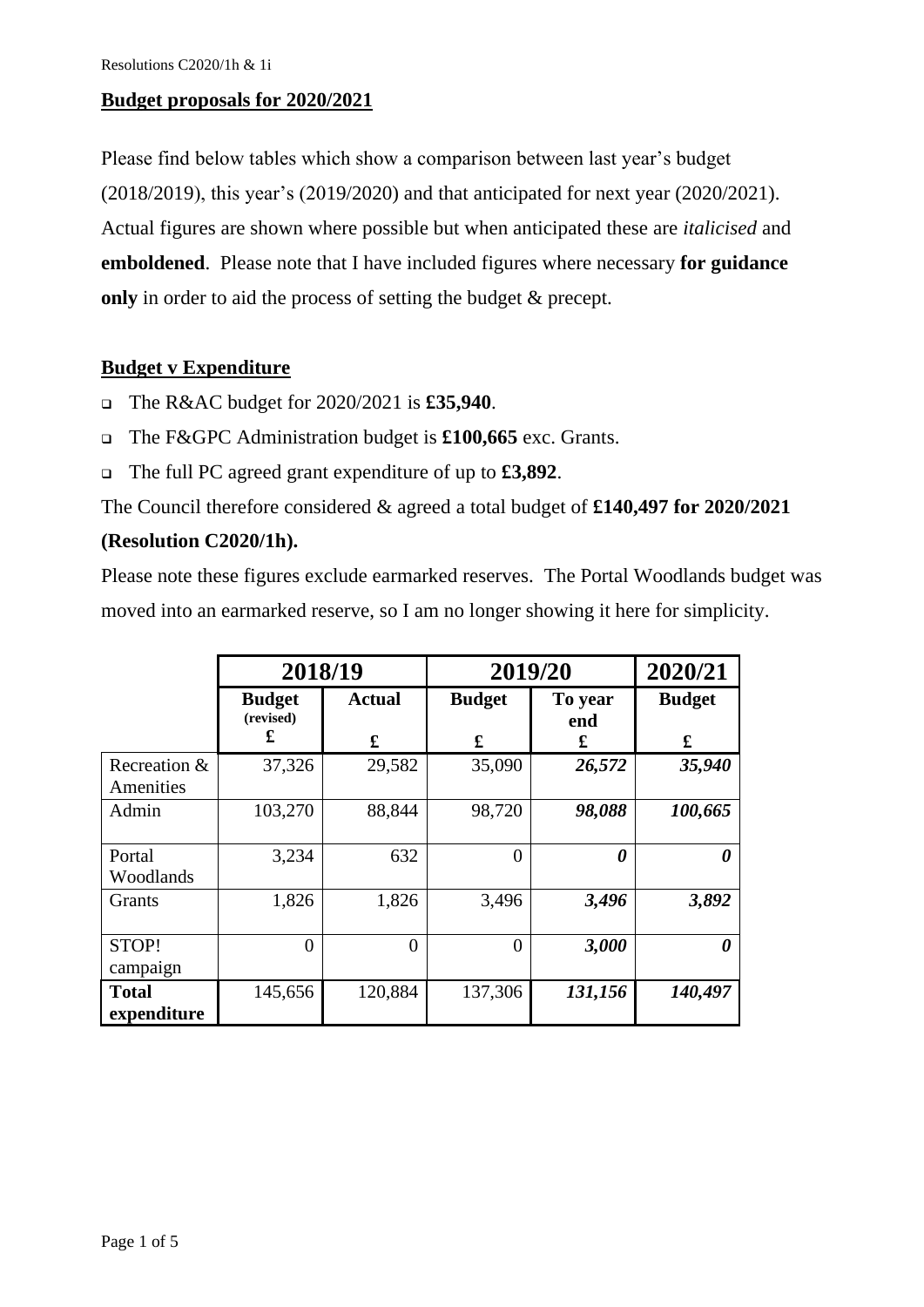## **Income**

The F&GPC agreed in Nov 2008 not to project income from other sources as this usually comes from grants for projects and is offset by corresponding expenditure.

|                              | 2018/19       |               | 2019/20       | 2020/21        |               |
|------------------------------|---------------|---------------|---------------|----------------|---------------|
|                              | <b>Budget</b> | <b>Actual</b> | <b>Budget</b> | To year<br>end | <b>Budget</b> |
|                              | £             | £             | £             | £              | £             |
| Interest                     | 450           | 634           | 500           | 650            | 600           |
| Grants                       |               | 3,125         |               | 14,241         |               |
| <b>CIL Received</b>          |               |               |               | 35,072         |               |
| Income from<br>other sources |               | 3,600         |               | 440            |               |
| <b>Total</b>                 | 450           | 7,359         | 500           | 50,403         | 600           |
| Precept                      | 143,000       | 143,000       | 143,641       | 143,641        | $\mathcal{P}$ |
| <b>Total Income</b>          | 143,450       | 150,359       | 144,141       | 194,044        | $\gamma$      |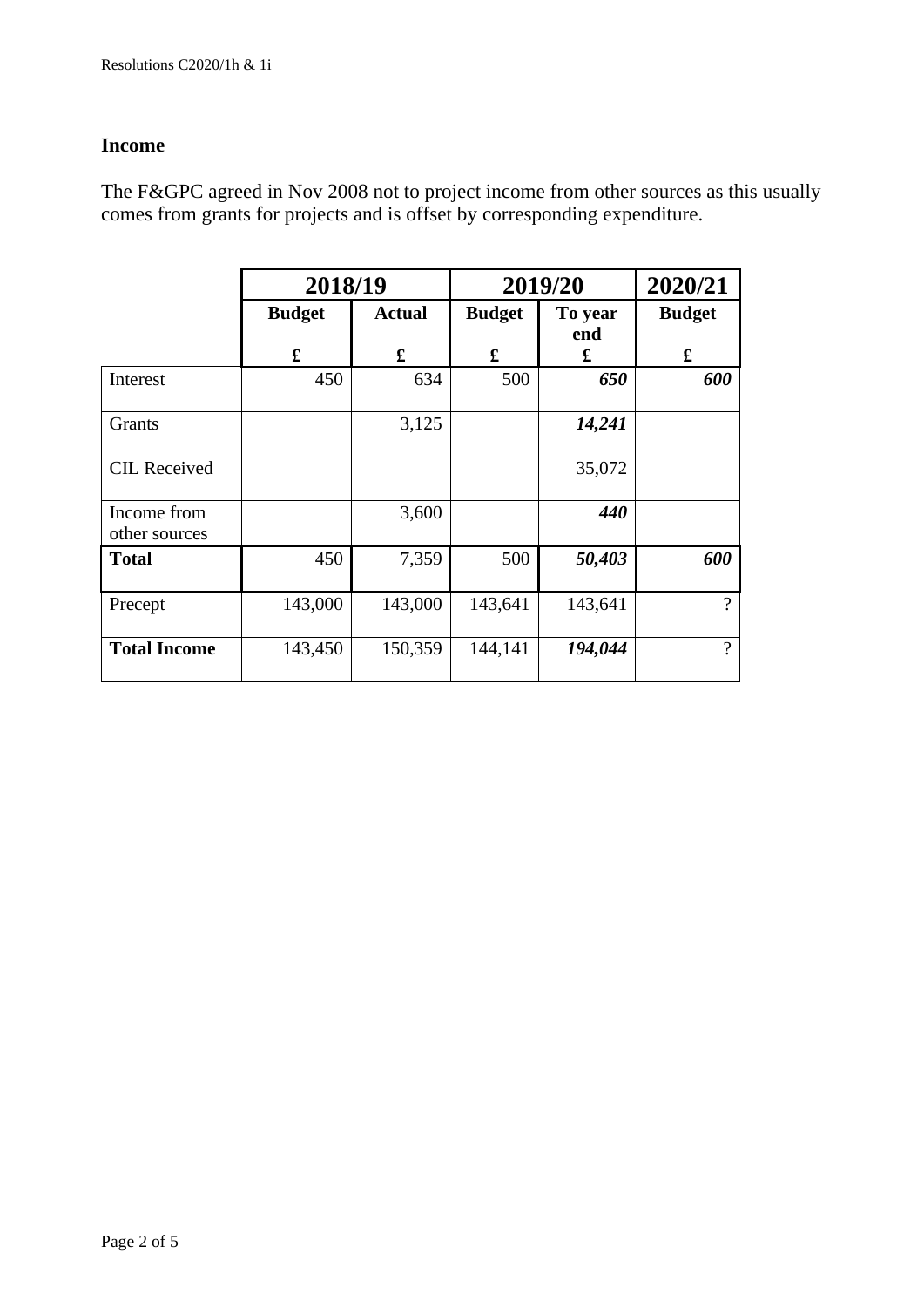# **Reserves held by the Parish Council**

The following table shows the allocation of the PC's earmarked reserves (EMR), and its remaining general reserves.

Expenditure from earmarked reserves, of estimated **£34,675** to year end 2019/20 is **excluded** in the expenditure table above but included below.

**Proposed earmarked reserves (EMR) for 2020/21 are £133,450.** This however will change according to how much money is left in 9008 EMR Neighbourhood Plan Plus, 9003 EMR Locality Budget/Grants, 9010 EMR Bike Trails Project and 9019 EMR Portal Woodlands CG because in these cases the remaining balance is carried forward, with a further £200 being added to the PWCG. If we receive any further grants that have not yet been spent, they will also be earmarked. We should bear in mind that our EMR now includes £35,072 in Community Infrastructure Levy (CIL) funds, which must be spent within 5 years. This is inflating our overall reserves; I have left it in but perhaps for the future an overall review of our earmarked reserves is needed.

In recent years the Council has based its precept demand on the budget and replenishing and establishing an earmarked reserve for future projects & contingencies. The Governance and Accountability Guide for Smaller Authorities in England 2018 gives the following guidelines on reserves:

*5.166. As authorities have no legal powers to hold revenue reserves other than those for reasonable working capital needs, or for specifically earmarked purposes, whenever an authority's year-end general reserve is significantly higher than the annual precept or rates and special levies, an explanation should be provided to the auditor.* 

|                       | 2018/19                      |                     | 2019/20                      |                     | 2020/21                      |                     |
|-----------------------|------------------------------|---------------------|------------------------------|---------------------|------------------------------|---------------------|
|                       | <b>Start of</b><br>year<br>£ | End of<br>year<br>£ | <b>Start of</b><br>year<br>£ | End of<br>year<br>£ | <b>Start of</b><br>year<br>£ | End of<br>year<br>£ |
| General<br>reserves   | 73,033                       | 86,261              | 86,261                       | 98,196              | 79,848                       | ?                   |
| Earmarked<br>reserves | 88,641                       | 98,824              | 98,824                       | 115,102             | 133,450                      | ?                   |
| <b>Total reserves</b> | 161,674                      | 185,085             | 185,085                      | 213,298             | 213,298                      | 2                   |

I have not made any projections on what the PC might spend on earmarked reserves during 2020/21.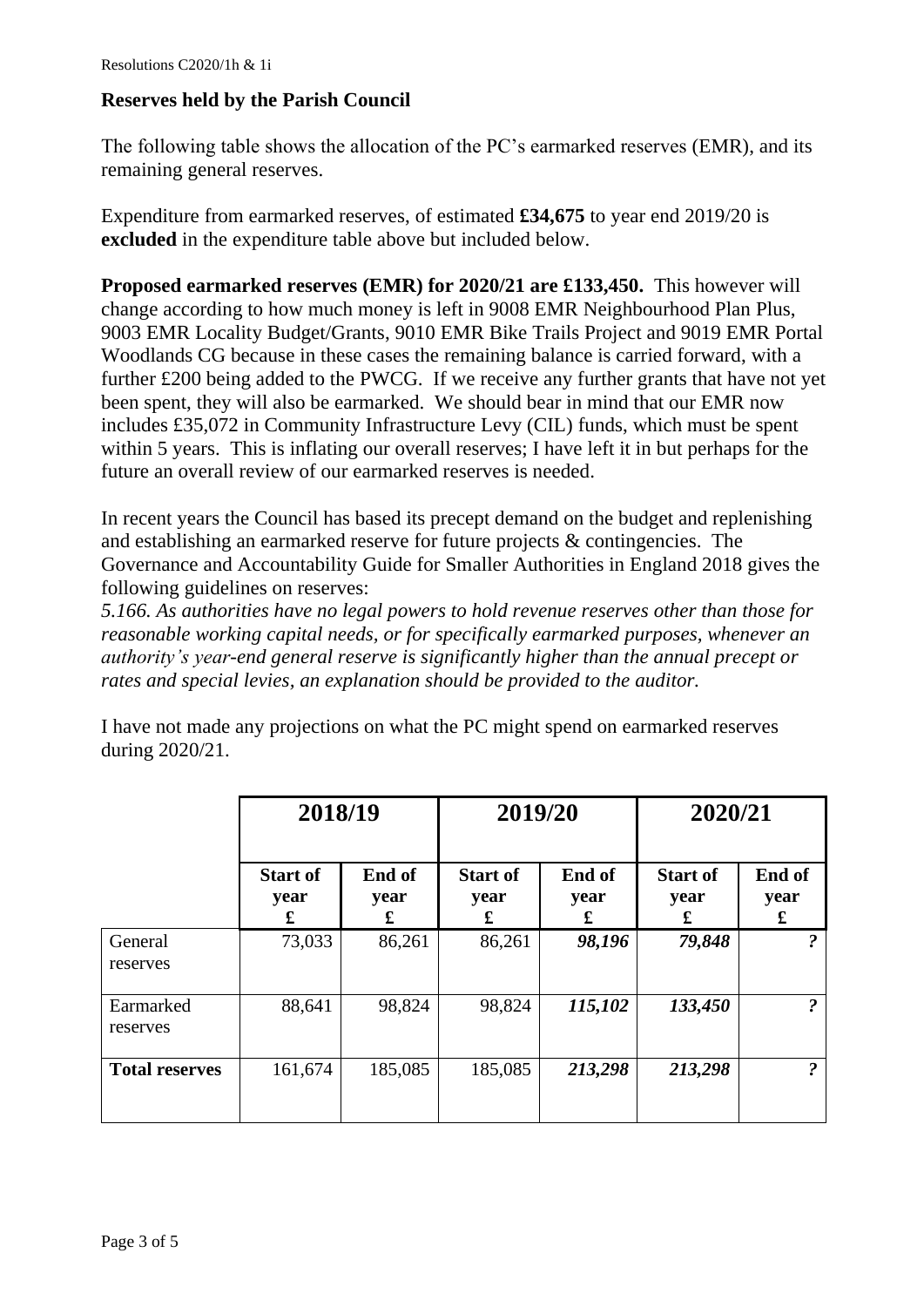Resolutions C2020/1h & 1i

### **Setting the Precept**

Using the above projections for expenditure, income and earmarked reserves (which of course may well be changed), the PC considered at what level it wished to maintain its general reserves in order to calculate the precept request for 2020/2021, bearing in mind government guidance above.

The Finance &General Purposes Committee (F&GPC) considered three examples of how the Council might wish to set the precept & the impact on general reserves. Of course any amount can be substituted. You can see in the table below what the general reserves might be at the end of 2020/21 if all the earmarked reserves were spent, which seems very unlikely, to help the PC consider whether it needed to increase the precept for earmarked reserves. The F&GPC recommended Example 3 below as it could see no justification for increasing the general reserves in light of the level of earmarked reserves for future projects.

The threat of referendum on precepts has currently been removed but parish/town councils are encouraged to show restraint in precept setting. For your information, the PC made no increase in precept for 2019/20.

The estimated number of Band D equivalent properties has reduced from 2,302 to 2,296 (rounded), i.e. by 6 properties. **Example 1:** This shows the impact of keeping our precept requirement the same as for the current year, i.e. £143,641. This would result in a charge of **£62.55** per band D property, an increase of 14 pence, which would show as an **increase of 0.22%** on the 2020/21 Council Tax bills against the Parish element.

**Example 2**: If we wished to keep the tax charge the same (i.e. **£62.41** per Band D property), to show as a **0% change** on the council tax bill, we were advised that we could set a **£143,317** (rounded) precept.

**Example 3 (RECOMMENDED & AGREED):** This shows the impact on reserves if we precept for the budget of **£140,497.** The new charge would be **£61.19** per property, which would show as a **reduction of approx. 1.95%.**

These were just examples to assist in the decision making process. The PC needed to decide what is most important, e.g. increasing its reserves further to cope with increasing demands or maintaining a zero or low tax increase in case of referendums being imposed.